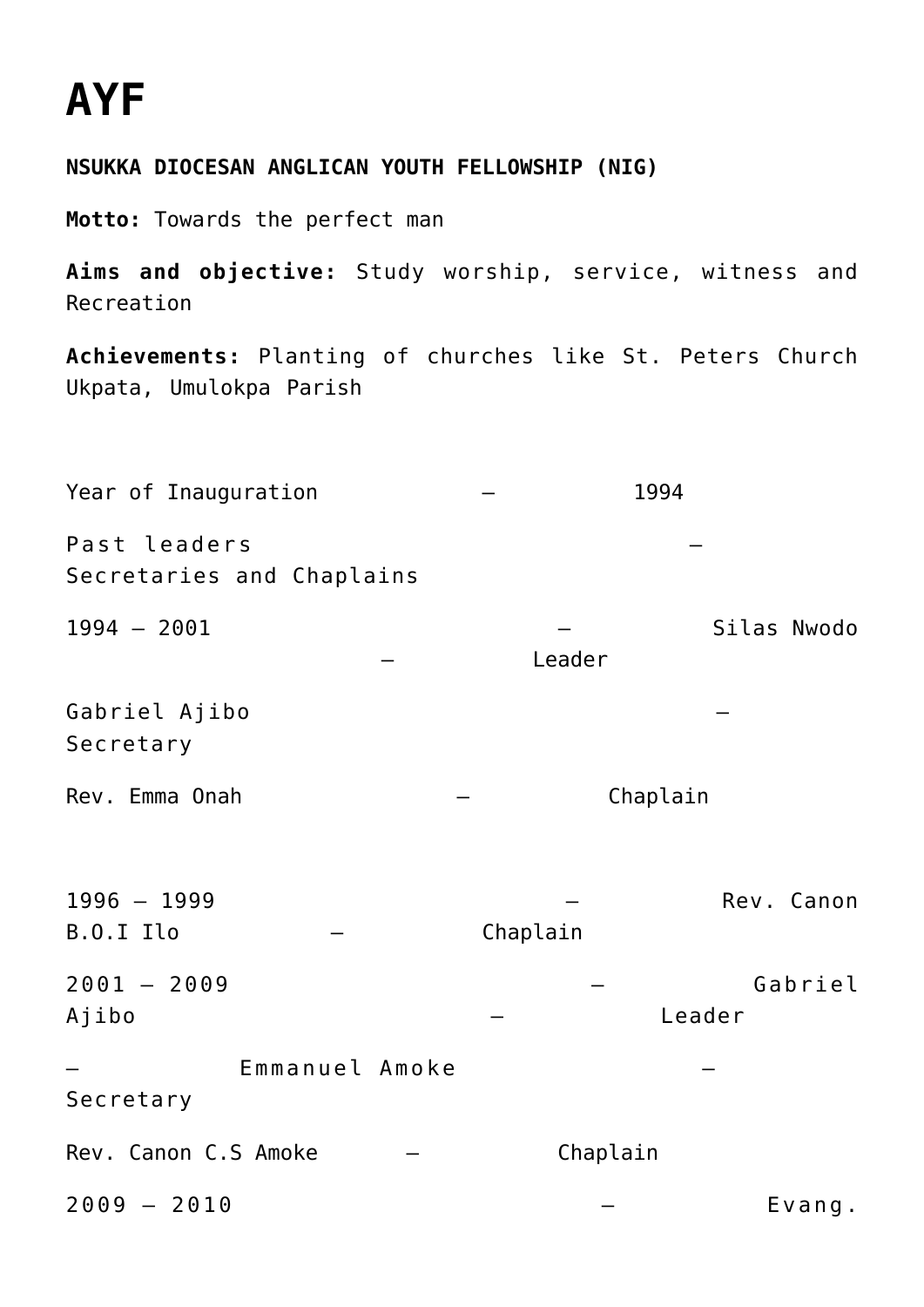| Chineme Eze                       |                            |  | Leader |        |
|-----------------------------------|----------------------------|--|--------|--------|
| Secretary                         | Sis. Kindness Ugbabe       |  |        |        |
| Chaplain                          | Rev. Daniel Odezue         |  |        |        |
| $2010 - Till date$<br>Chineme Eze |                            |  | Leader | Evang. |
| Bernard Ezema<br>Secretary        |                            |  |        |        |
| Chaplain                          | Rev. Canon Chris Ike Nnadi |  |        |        |

## **ACTIVITIES:**

- Building of Human resources among the Youth through training
- Church workshops, revivals and youth fellowship formation or planting in the Churches, Parishes and Archdeaconries.
- Organization of Youth Rallies where talents are being hunted.

## **OUR VISION:**

To be youths seasoned with the word of God.

To be useful youths in both our weak and urban Churches

To redesign the mindset of the youths from wordily to godly youths